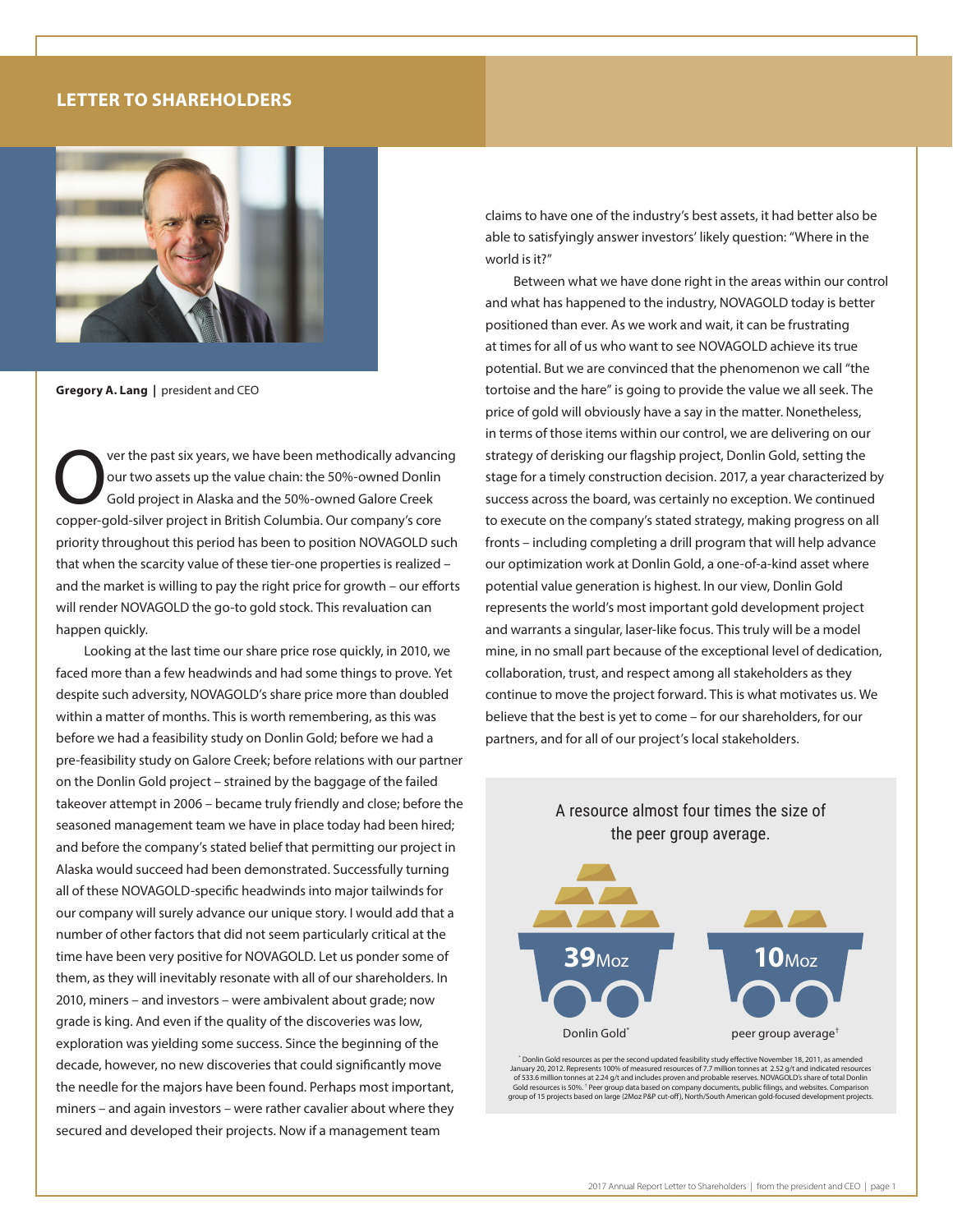Donlin Gold is now in the final stretch of the permitting process; publication of the Environmental Impact Statement (EIS) – a key step in project permitting, which, for an asset such as Donlin Gold, constitutes a major undertaking – is expected shortly. It's an accomplishment that represents a significant milestone that – as mandated by the National Environmental Policy Act (NEPA) – involves preparation of comprehensive documentation, multiple public forums, and receipt of a multitude of comments designed to ensure that no issue voiced by a broad range of stakeholders goes unaddressed. In early 2017, Donlin Gold responded to more than 100 requests for additional information from the U.S. Army Corps of Engineers (the "Corps"), the project's lead federal permitting agency. Utilizing this information, the Corps was able to reply to the received comments on the draft EIS, refine possible alternatives, and identify potential mitigation measures to be included in the final EIS. The preliminary final EIS was completed and distributed to the cooperating agencies in July 2017. Subsequently, they completed their review, on schedule, in mid-September. The Corps is currently finishing its final internal review of the EIS, with an anticipated publication date of early 2018 to be followed by the issuance of a Record of Decision (ROD) later in the year.

Donlin Gold will be obtaining over 100 permits, most of which are to be issued by the State of Alaska. In parallel with the NEPA process, Donlin Gold submitted applications for key state permits resulting in the issuance of the air pollution control permit in June 2017, as well as the release by the state late last year of the draft water discharge and integrated waste management permits for public comment. Other important state and federal permits and approvals are expected to be issued shortly after the Corps' ROD. The hard work by Donlin Gold and its owners' professional teams is producing tangible results as permitting advances toward final agency actions in 2018.

Donlin Gold is a truly unique project. Its endowment of approximately 39,000,000 ounces of gold resources in the measured and indicated category, along with its average grade of 2.2 grams per tonne, are in a category all by themselves. Moreover, with planned production averaging approximately 1,100,000 ounces of gold per year over its projected 27-year mine life and most likely beyond, considering the exploration potential that exists along an 8-kilometer gold mineralized belt (as per the 2011 second updated feasibility study), Donlin Gold represents an extraordinary project in our sector. Lastly – and very importantly – besides size, quality, and exploration potential, we never forget that Donlin Gold is located in Alaska, a state with gold production second only to Nevada and a culture that welcomes responsible mine development. In an age of extreme geopolitical uncertainty around the world, NOVAGOLD and its partner in the project, Barrick Gold, are truly blessed. On a personal level: Other than Barrick's Goldstrike, which is now a mature mine, in a career spanning 40 years I have never come across any other project that shares these attributes.

In 2017, along with the significant achievements on the permitting front mentioned earlier, we made real progress in advancing our project optimization efforts. Launched in July 2017 by NOVAGOLD and Barrick, the drilling program – which included 16 core holes (7,040 meters) – has given us additional geochemical and structural data for portions of the deposit, which will further strengthen our understanding of the targeted mineralized zones. Assaying of the drill core is ongoing and will be incorporated into the optimization work, which will determine the best path forward for the project. Beyond evaluating enhancements to the project execution plan, we have also been assessing greater use of selective mining methods and investigating innovative technologies in logistics and automation. We were encouraged by these results. Such findings will contribute valuable data to complete our optimization work and help us elaborate an execution plan to develop Donlin Gold in the most costeffective manner, while reducing execution risks and maintaining upside potential. We look forward to updating all of our stakeholders as our optimization efforts advance during 2018.

A discussion about the extraordinary progress we have achieved at Donlin Gold would not be complete without a special mention of our local partners – namely the Calista Corporation, owners of the project's mineral rights, and The Kuskokwim Corporation (TKC), owners of the surface rights. In the context of the Alaska Native Claims Settlement Act (ANCSA), which provided twelve Alaska Native Regional Corporations the opportunity to select lands as partial



Nearly double the gold industry's average grade.

**2.24**g/t **1.13**g/t

\* Donlin Gold resources as per the second updated feasibility study effective November 18, 2011, as amended January 20, 2012. Represents 100% of measured resources of 7.7 million tonnes at 2.52 g/t and indicated resources of 533.6 million tonnes at 2.24 g/t and includes proven and probable reserves. NOVAGOLD's share of total Donlin<br>Gold resources is 50%: 2016 average grade of open-pit and underground deposits with gold as primary<br>commodity